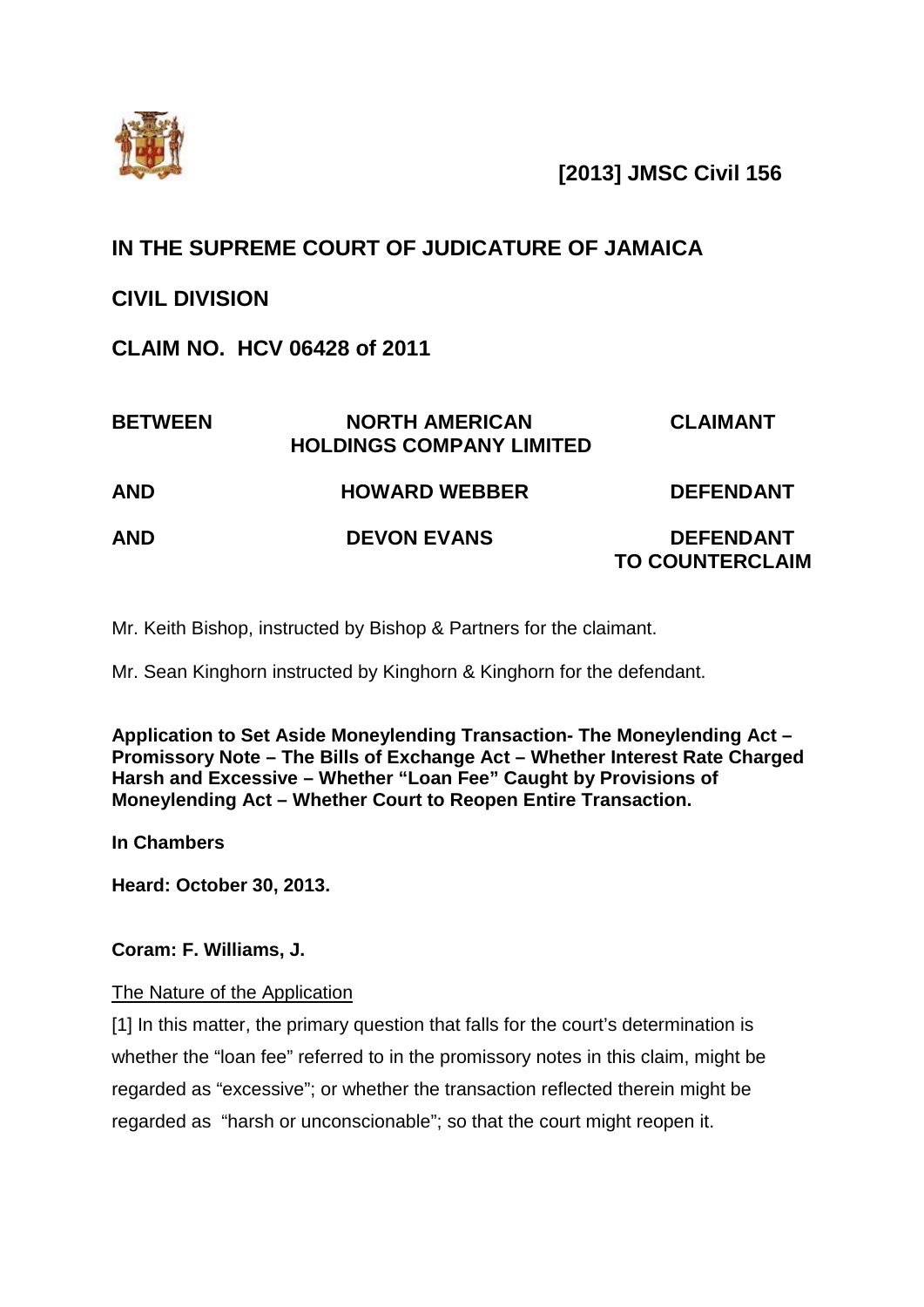## The Promissory Notes

[2] The promissory notes that stand at the centre of the controversy between the parties are dated the  $14<sup>th</sup>$  day of May, 2010. One was executed by the claimant company as promisor and the defendant, Mr. Webber, as promisee. The other was executed by Mr. Devon Evans in favour of Mr. Webber and bears the same date.

[3] The importance of these documents and their terms merit the material portions of the said terms being set out as follows:

> "(i) [The claimant] unconditionally and irrevocably promises to pay to Howard Webber… on or before Twenty Four Months 24 months from date hereof [the  $14<sup>th</sup>$  day of May 2010], the principal amount of …USD\$750,000.00 in addition to a loan fee of…USD\$500,000…

(ii) The Loan Fee due and payable to the Borrower shall be as set out hereunder:

- (a) The sum of… USD\$300,000.00 if the principal is repaid to the lender on or before May 6, 2011…
- (b) In addition to the First year loan fee the sum of  $...$ USD\$200,000.00 on or before the 6<sup>th</sup> May, 2012...

(3) …the Borrower shall have the right to repay the principal amount due under the following terms and conditions:-

- (a) In the event the Borrower elects to repay the principal sum of May 6, 2012, the Borrower shall pay the sum equivalent to one-half of the First Year Loan Fee in the sum of… USD\$150,000.00 on or before the 30 days from May 6, 2011.
- (b) Further to clause 3(a) the Borrower thereafter shall pay the Principal + one-half of the first year + the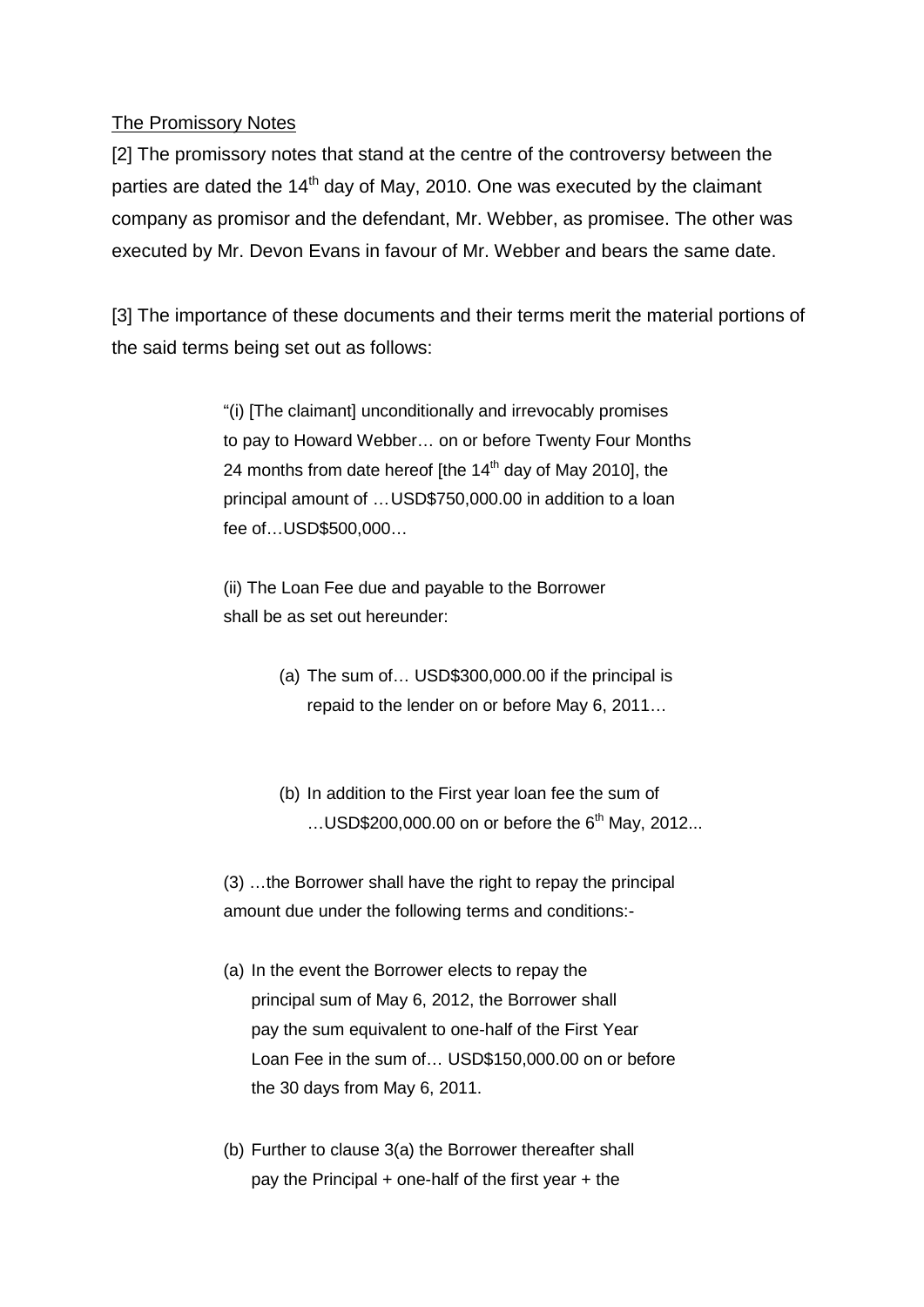#### Second Year Loan Fee on or before the May 6, 2012."

#### The Background to the Bringing of this Claim

[4] It was because of the failure of the claimant to honour the requirements under the security documentation (including an instrument of mortgage executed over a dwelling house at 4 Parkhurst Drive, St. Andrew); and repay the loan in full, that the defendant called on the claimant to pay pursuant to the provisions of the promissory note.

[5] By way of claim form filed on the  $28<sup>th</sup>$  day of October, 2011, the claimant has sought, *inter alia*, the following relief in respect of the promissory notes and the loan fee or rate of interest that are being challenged:

> "b. An order that the Claimant deliver to the Registrar of the Supreme Court, the Duplicate Certificate of Title of the Claimant's premises, which is registered at Volume 1325 Folio 756.

c. An order that the amount of US\$500,000 interest charged on loan of US\$750,000 for two years pursuant to instrument of mortgage dated the  $14<sup>th</sup>$  of May, 2010 is excessive and that in any event the transaction is harsh and/or unconscionable

d. An order that the court reopens the transactions between the parties and take an account between the parties herein, close the previous dealings and create a new obligation between the Claimant and the Defendant.

e. An order that the Defendant, not being an organization, person or entity exempted pursuant to section 13 of the Moneylending Act and (sic) therefore is not entitled to the excessive and unreasonable interest charged under the Instrument of Mortgage dated the 14<sup>th</sup> day of May, 2010."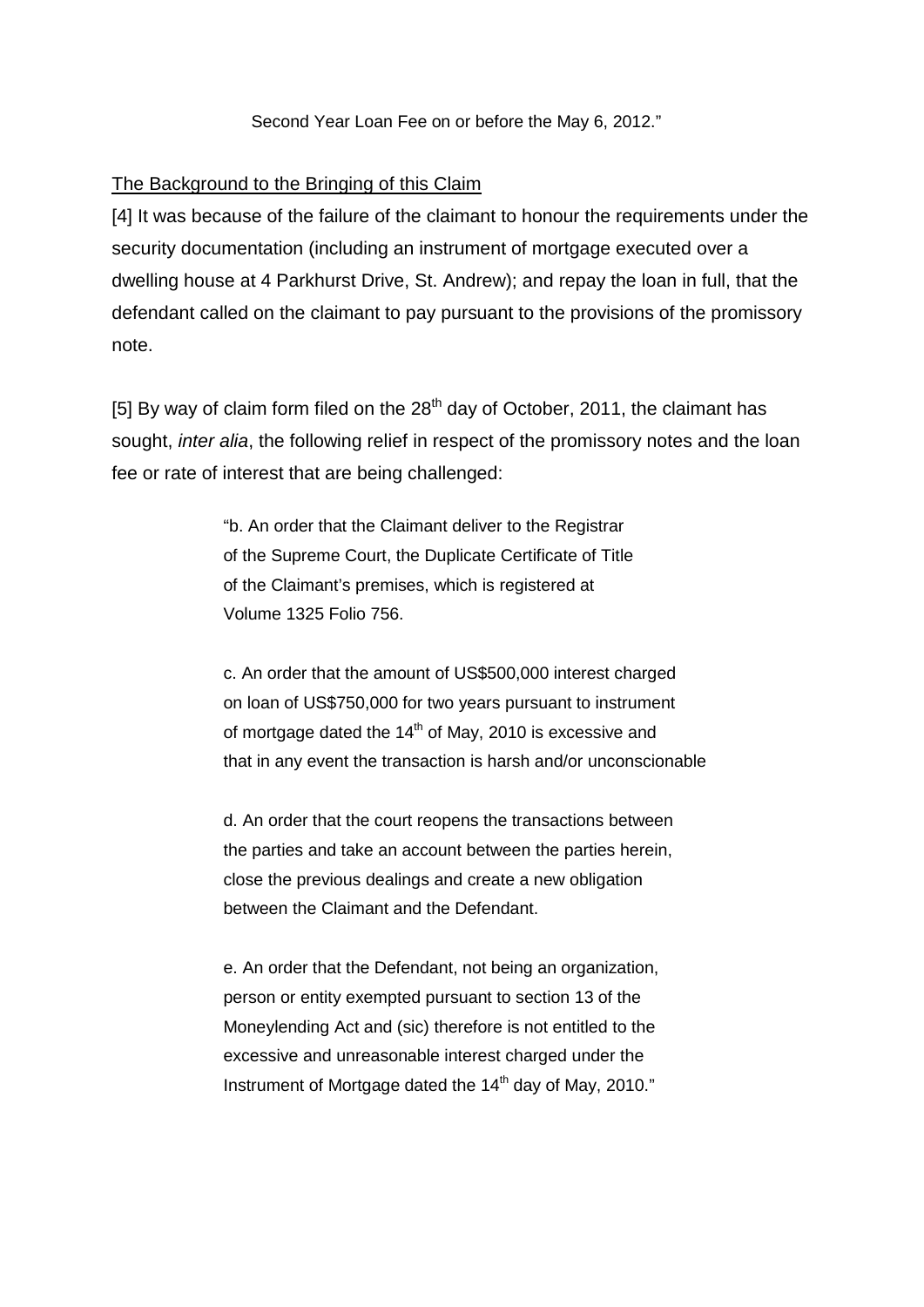#### The Nature of a Promissory Note

[6] There really is no (or not much) dispute between the parties as to the nature and legal effect of a promissory note; and as regards the particular promissory notes that are before the court for consideration. The main nature and legal effect of a promissory note might be seen from the definition of a promissory note in section 83 (1) of the Bills of Exchange Act. This is the definition:

> "83.-(1) A promissory note is an unconditional promise in writing, made by one person to another, signed by the maker, engaging to pay, on demand or at a fixed or determinable future time, a sum certain in money, to or to the order of a specified person, or to bearer."

[7] The authorities cited by learned counsel for the defendant also support the general view of the nature of the promissory note – in particular its essence of being an "unconditional promise" as described in the Bills of Exchange Act. In one of them – that is that of **Century National Merchant Bank and Trust Company Limited v Ian Jones and Eleanor Jones** [1999] 29 JLR 4 – Reckord, J upheld the submissions of Mr. Dennis Goffe, QC, to the effect that promissory notes are treated as cash. They are usually used in addition to other security documentation that might be harder to realize. The learned judge's decision was upheld by the Court of Appeal, rejecting the appellants' attempts to prevent the enforcement of the promissory notes on the bases that they were not personally liable for the note, as it was executed on behalf of a company; and that, summary judgment could not be entered against them, as there first had to be a proper reconciliation of the account.

[8] Of at least equal significance is one of the cases cited in the said judgment – the case of **Cebora SNC v SIP (Industrial Products) Limited** (1976) 1 Lloyd's Reports, 271 in which the English Court of Appeal made the following remarks – per Sachs, LJ at pages 278-279 :

> "Any erosion of the certainty of the application by our courts of the application of the Law Merchant relating to bills of exchange is likely to work to the detriment of this country, which depends on international trade to a degree that needs no emphasis. For some generations, one of those certainties has been that the bona fide holder for value of a bill of exchange is entitled, save in truly exceptional circumstances, on its maturity to have treated as cash,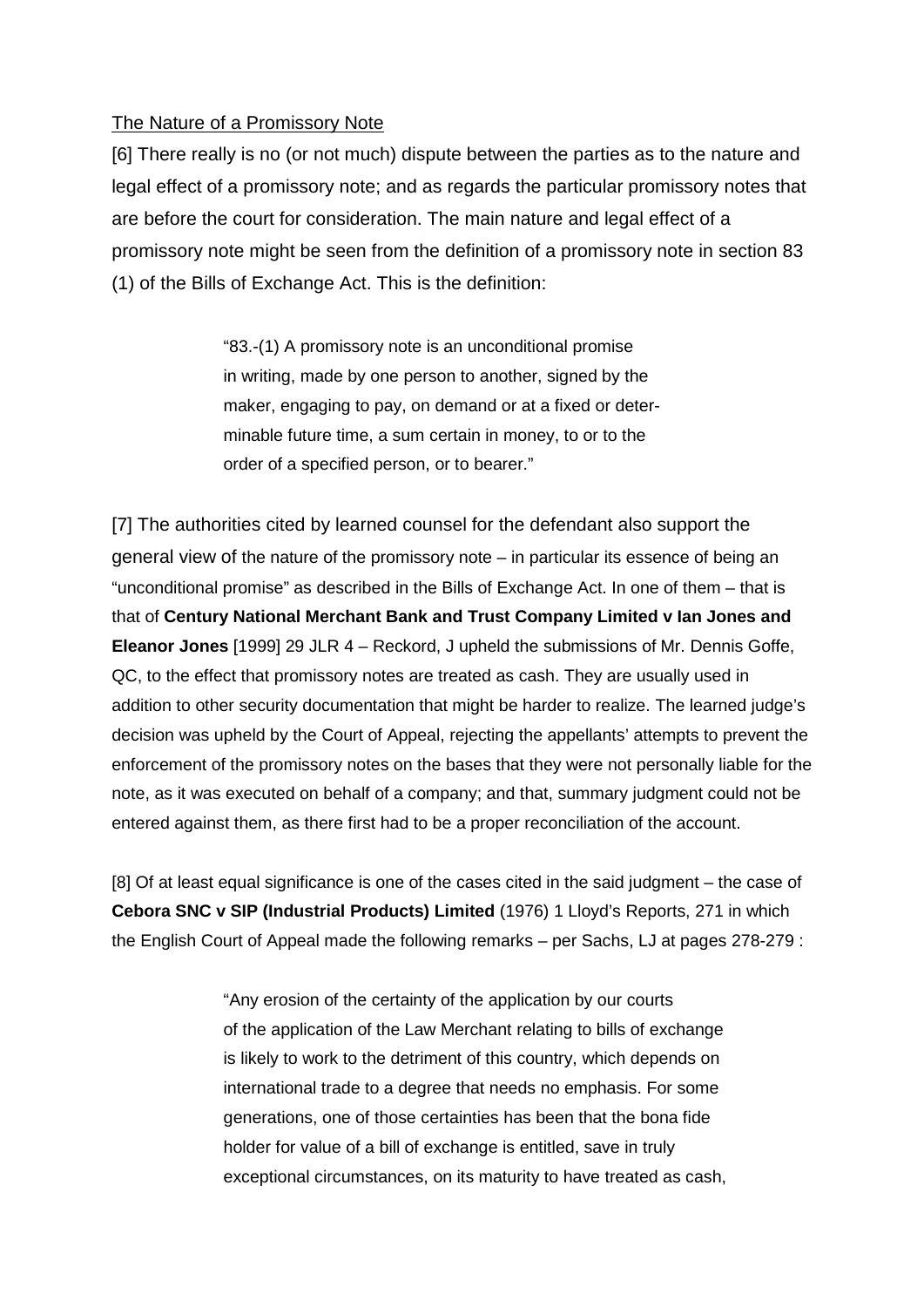so that in an action upon it the Court will refuse to regard either as a Defence or as grounds for a stay of execution, any set-off, legal or equitable, or any counterclaim, whether arising on the particular transaction upon which the bills of exchange came into existence, or, a fortiori, arising in any other way. This rule of practice is thus, in effect, pay upon the bill of exchange first and pursue claims later."

[9] The sole disagreement between counsel in this matter in relation to the effect of a promissory note is that counsel for the defendant contends that this view of the promissory note is to be taken to mean that it should not be open to question and provides a complete answer to the challenge in respect of the interest rate or loan fee in this case. The view propounded is that the claimant is bound by the promissory notes on this view of their nature. This, indeed, is the first issue that learned counsel for the defendant states should be considered and resolved in his client's favour.

[10] A reading of the cases, however, show that in none of them was the issue of whether the interest rate was excessive or the transaction harsh or unconscionable discussed. The cases cited dealt with attempts by defendants to set up counterclaims and set-offs and so on. In the court's view, the view being put forward of the nature and effect of a promissory note, though undoubtedly correct, must be considered against the background of other legislation that has a bearing on the issue. In this case, one such piece of legislation is the very Moneylending Act that is so important to the resolution of this matter. In the result therefore, the court holds that, whilst the principal sum is not open to challenge in the circumstances (which will shortly be adverted to), of this case, it is open to the claimant to challenge that aspect of the transaction relating to interest.

[11] What are these circumstances? For a full appreciation of these circumstances, as well as the court's view of its purview and remit in this matter, it is necessary to recount the orders made by D. McIntosh, J on March 28, 2012. These were the more important of the orders: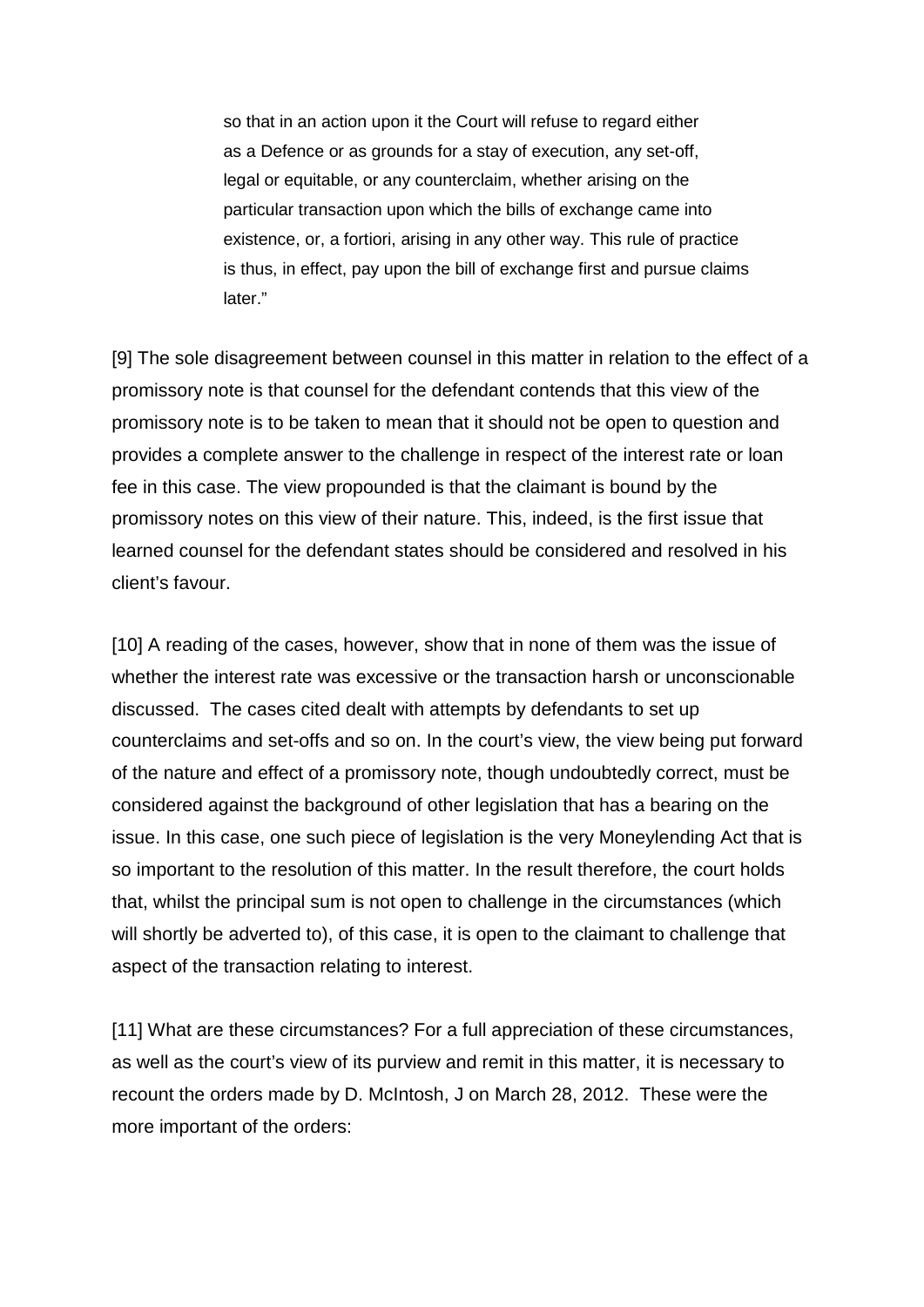"(1) The court enters judgment on admission for the defendant in the sum of US\$750,000.00 which becomes due and payable by the  $6<sup>th</sup>$  day of March, 2012.

(2) The issue concerning the Loan Fee to be considered on the  $12<sup>th</sup>$  November, 2012 at 2:00 p.m. for 2 hours.

(3) Both Attorneys-at-law to file written submissions in respect of the Loan Fee by the 29<sup>th</sup> day of October, 2012."

[12] The reciting of the terms of the orders is important mainly for two reasons: first, it shows that the matter of the Loan Fee was specifically left to be addressed by counsel at a later date. Second, it shows that there is an order by which judgment was entered in the defendant's favour. The court's view and interpretation of these orders is that it (the court), is restricted in dealing with this matter to consider only the matter of the loan fee. It could not, therefore, even were it to find that the transaction is harsh and unconscionable and one that should be reopened, deal with the issue of the principal mentioned in the promissory note. Were it to do so, it would be in effect purporting in a sense to exercise some sort of appellate function; or purporting to disturb the order of a judge made inter partes. This would, undoubtedly, be inappropriate. Should it decide to reopen the transaction, therefore, it might only do so in respect of the loan fee. It is not at liberty to disturb the judgment in respect of the principal.

[13] There are two or, (depending on how the court resolves one of these), perhaps three issues that remain for the court's determination. Counsel in the matter have expressed them in different words or terms; but the substance of the issues stated by them is similar. One issue is the applicability or otherwise of the Moneylending Act to the loan fee. The issues will be addressed as stated by the parties.

#### Issue: (a) Whether or not the Defendant

#### is exempted from the Moneylending Act (claimant)

(b) Is the loan transaction subject to the Moneylending Act (the defendant)?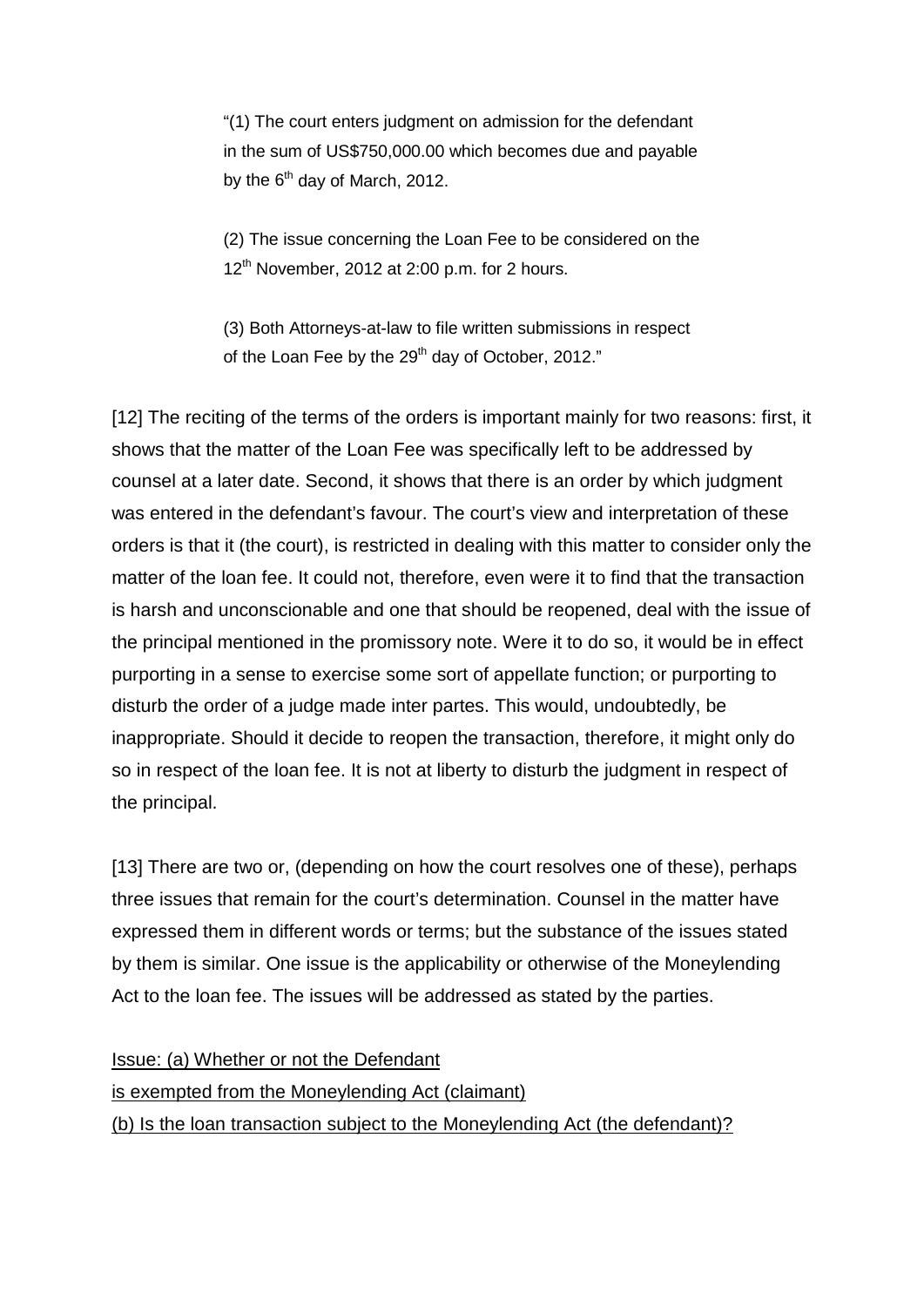[14] Section 13 of the Moneylending Act is the section that treats with exemptions. There are, under this section, certain categories of persons and institutions that are exempt from the operation of the Moneylending Act. Among these are institutions licensed under the Banking Act; the Insurance Act; the Financial Institutions Act, and so on. Also exempt, pursuant to section 13 (1) (i) is:

> "any loan or contract or security for the repayment of money lent at such rate of interest not exceeding such rate per annum as the Minister may by order \*prescribe;"

[15] It is not in dispute that the rate prescribed by the Minister at the time was 20%.

[16] There is also no dispute that the rate of interest or loan fees that were applicable in the two years were in excess of the said 20%: - for the first year of the loan it was 40%; and for the second year, it was approximately 26% or thereabouts.

[17] The only other provision of this section which could possibly be applicable is 13(1) (h) which exempts:

> "any person whose main business is not the lending of money and who lends money solely incidental to the conduct of such business…"

[18] There is insufficient evidence before the court to make a definitive determination that this provision would be applicable to this transaction.

[19] It might safely be concluded, therefore, that (considering the issue as it has been framed by learned counsel for the claimant), the defendant is not exempted from the Moneylending Act. We may now examine other provisions in the Act to see whether the transaction is subject to the Moneylending Act.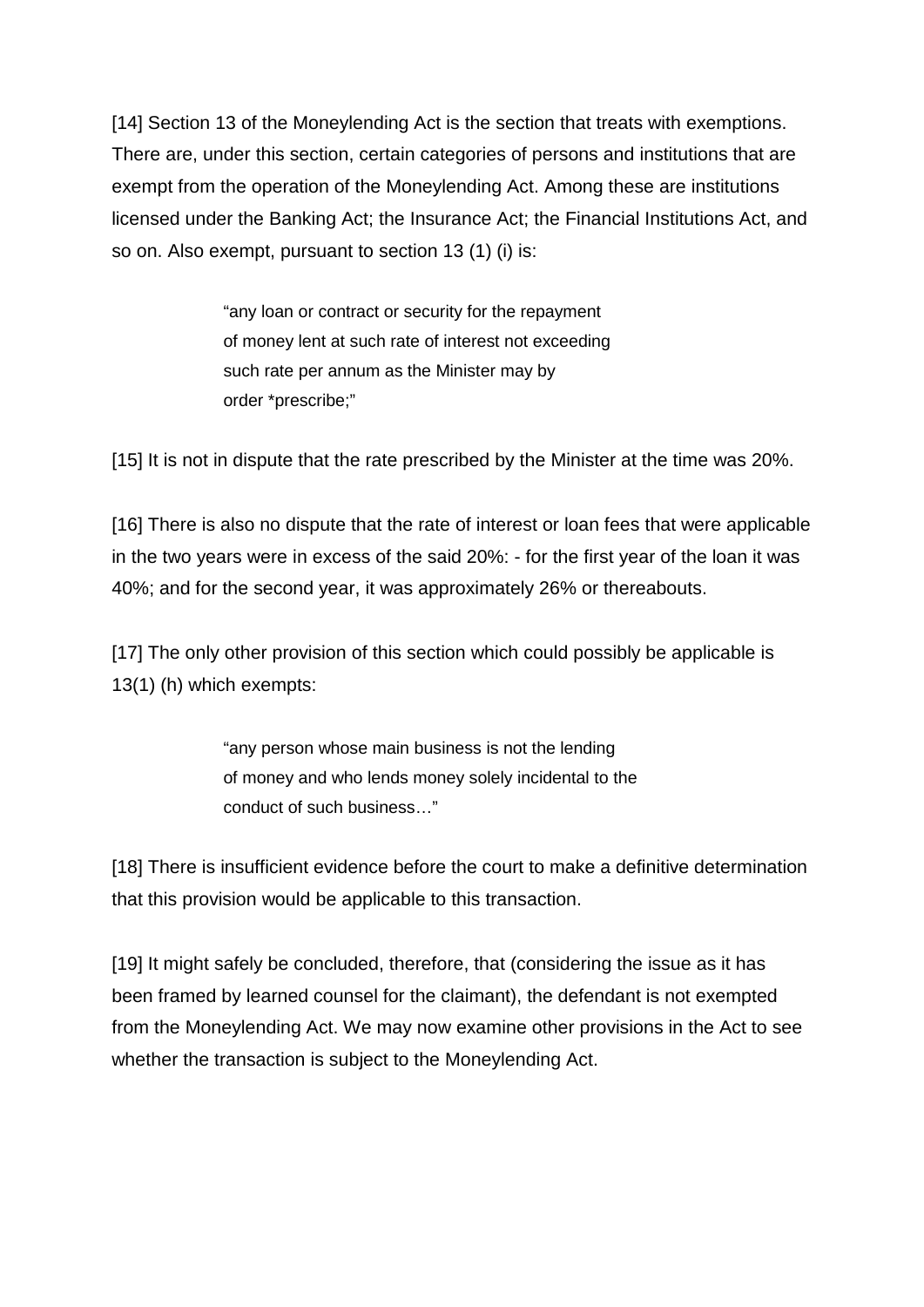[20] An important starting point in a consideration of this matter is to consider the definition of the word "interest" in the Moneylending Act, where, in section 1(2), it is defined as follows:

"(2) In this Act-

"interest" does not include any sum lawfully charged in accordance with the provisions of this Act by a lender of money for or on account of costs, charges or expenses, but save as aforesaid includes any amount, by whatsoever name called, in excess of the principal, paid or payable to a lender in consideration of or otherwise in respect of the loan;"

[21]First of all it will be noted that this provision excludes "any sum lawfully charged in accordance with the provisions of this Act by a lender of money for or on account of costs, charges or expenses…"

[22] In the court's view, this part of the provision itself leads to a consideration of two other matters: (i) whether this can be said to be a sum lawfully charged in accordance with the provisions of this Act; and (ii) whether it can be said to be charged on account of "costs, charges or expenses".

[23] In respect of the first matter, section 3 of the Act is of the utmost importance. It reads as follows:

> "3.-(1) Where, in any proceedings in respect of any money lent after the commencement of this Act or in respect of any agreement or security made or taken after the commencement of this Act in respect of money lent either before or after the commencement of this Act, it is found that the interest charged exceeds the prescribed rate per annum, the court shall, unless the contrary is proved, presume for the purposes of section 2 that the interest charged is excessive and that the transaction is harsh and unconscionable,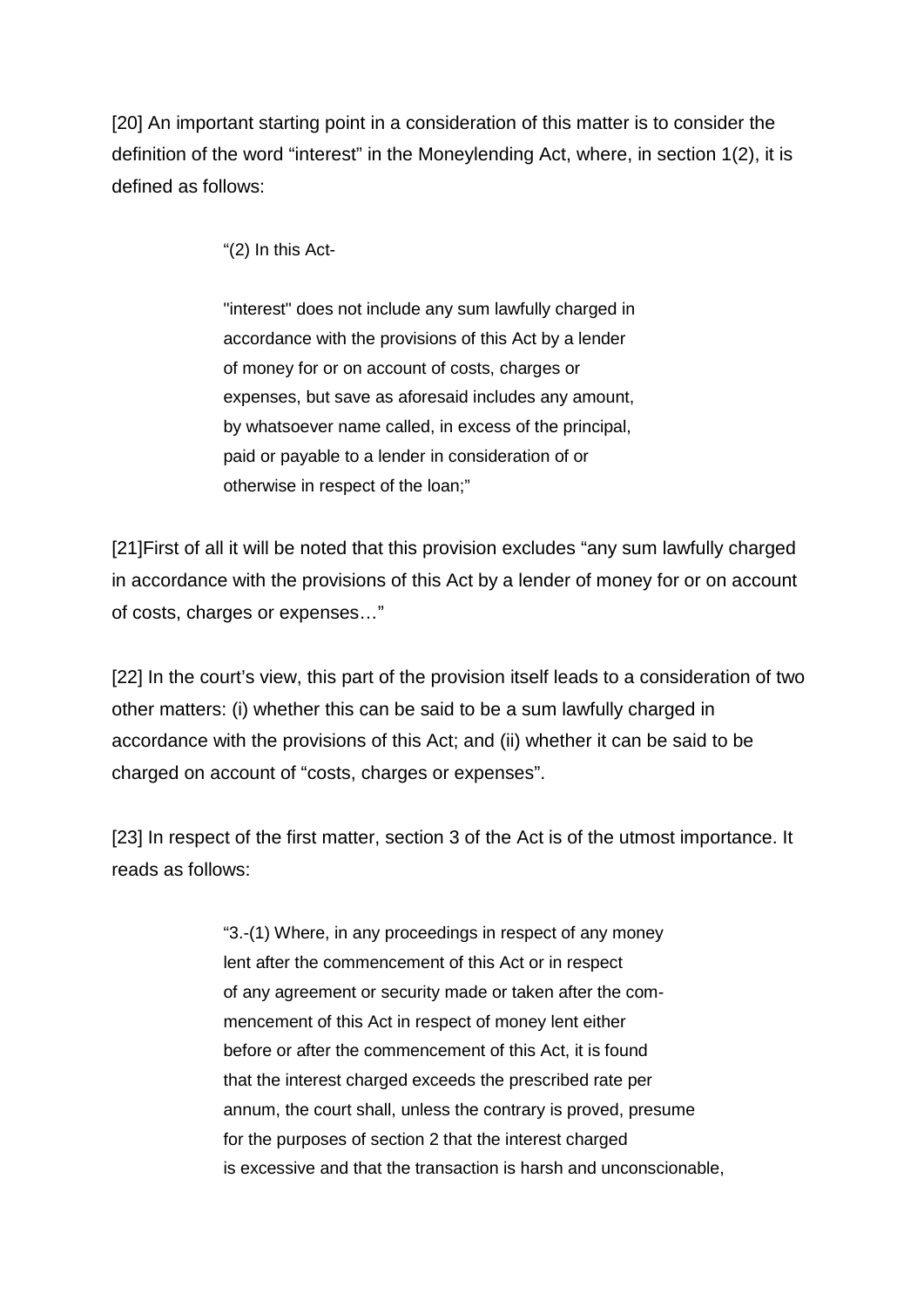but this provision shall be without prejudice to the powers of the court under that section where the court is satisfied that the interest charged, although not exceeding the prescribed rate per annum, is excessive.

(2) In this section "prescribed rate" means such rate as the Minister may from time to time, by order, \*prescribe".

[24] This section raises a number of important points. For one, it shows that even in cases in which the applicable rate of interest is below that prescribed by the relevant Minister, the court's powers are such that it may still, in its discretion, and subject to a consideration to the available evidence, find the interest charged to be excessive and reopen a particular transaction.

[25] For another, linking this section with section 13, it shows that once, on the face of it (as here) there is evidence to show that the rate of interest charged in any case exceeds the prescribed rate, that raises a presumption (rebuttable, though it may be) that the rate is excessive. This presumption will hold sway "unless the contrary is proved". This means that once the presumption is raised, the onus falls on the party propounding the validity of the transaction and the appropriateness of the rate of interest charged, to prove it to the court's satisfaction. That was not done in this case. Indeed, no attempt was made to do so.

[26] Yet another consideration is whether the loan fee that was charged can fairly be said to fall within the category of sums charged on account of "costs, charges or expenses". Would any such costs, charges and/or expenses relating to a loan be such as to amount to all of 40% in the first year and some 26% in the second year of a loan? In the court's view, this is highly improbable. Additionally, there is no evidence seeking to establish the reasonableness of these sums.

[27] In the court's view, therefore, it cannot fairly be said that the "loan fee" in this case might be considered to rank with "any sum lawfully charged in accordance with the provisions of this Act by a lender of money for or on account of costs, charges or expenses…" It is not lawfully charged as it exceeds the rate prescribed by the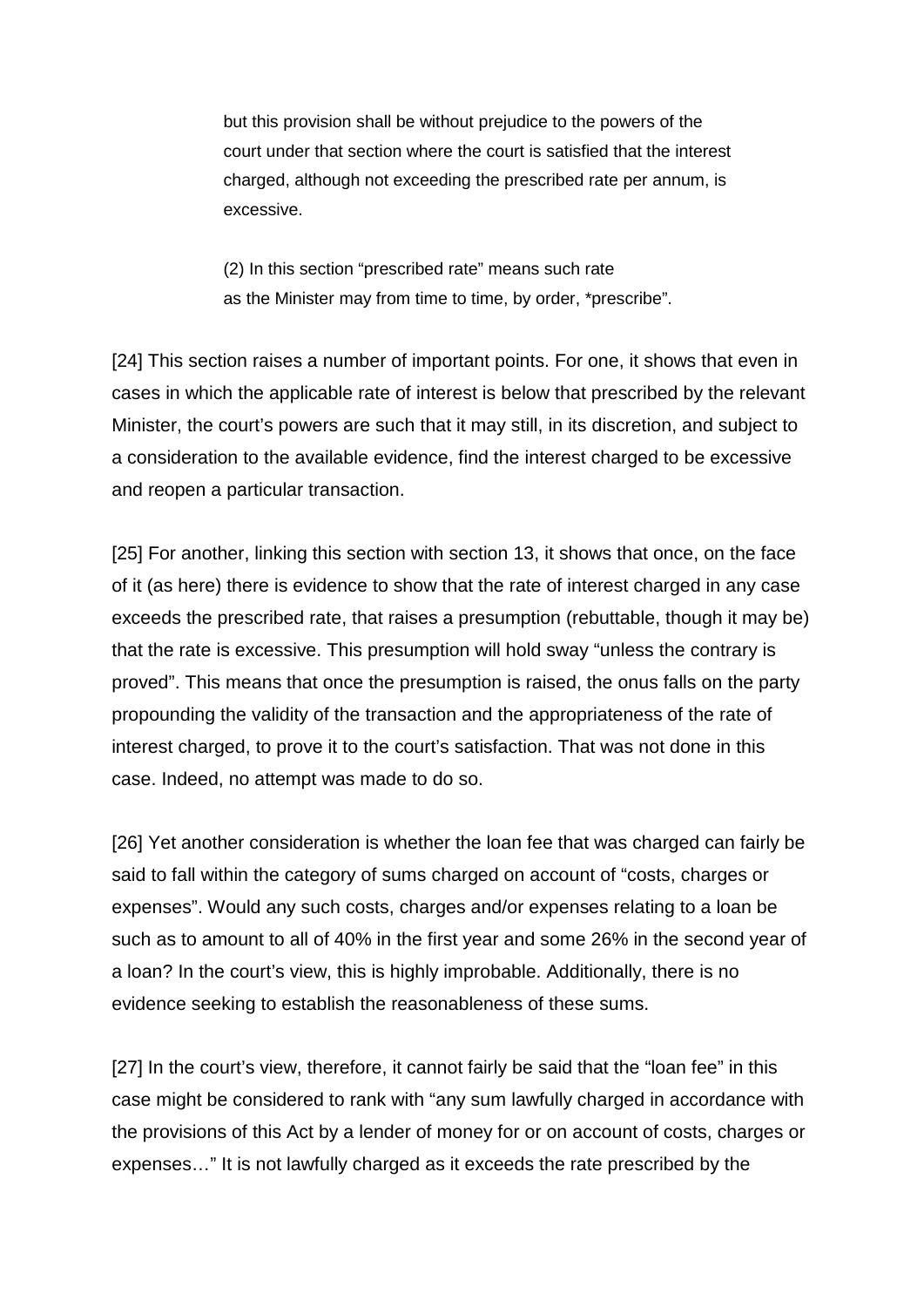Minister; and, although it is described in the promissory note as a "fee", its quantum makes it highly doubtful that its true purpose is for costs, charges or expenses relating to the loan, to be dealt with.

[28] This conclusion makes the loan fee in this case fall within the description contained near the end of section  $1(2)$  – that is, that of:

> "any amount, by whatsoever name called, in excess of the principal, paid or payable to a lender in consideration of or otherwise in respect of the loan".

[29] The discussion of these issues answers not only the issues previously stated (as to the applicability of the Moneylending Act); but also another issue stated by learned counsel for the defendant – that is, (as stated by the defendant - whether the transaction is in breach of the Moneylending Act; and (as stated by the claimant), whether or not the sum of US\$500,000 representing interest or loan fee for a loan of US\$750,000 over a two year period is excessive. The answer to these issues is "yes".

[30] This conclusion on these foregoing issues, brings us to a consideration of section 2 of the Moneylending Act – that is, that section empowering the court to reopen a transaction. That section reads as follows:

> "2.-(1) Where proceedings are taken in any court by any person for the recovery of any money lent either before or after the commencement of this Act, or the enforcement of any agreement or security made or taken in respect of money lent either before or after the commencement of this Act, and there is evidence which satisfies the court that the interest charged in respect of the sum actually lent is excessive, or that the amounts charged for expenses, enquiries, fines, bonuses, premiums, renewals or any other charges, are excessive, or that, in any case, the transaction is harsh or unconscionable, the court may reopen the transaction, and take an account between the parties, and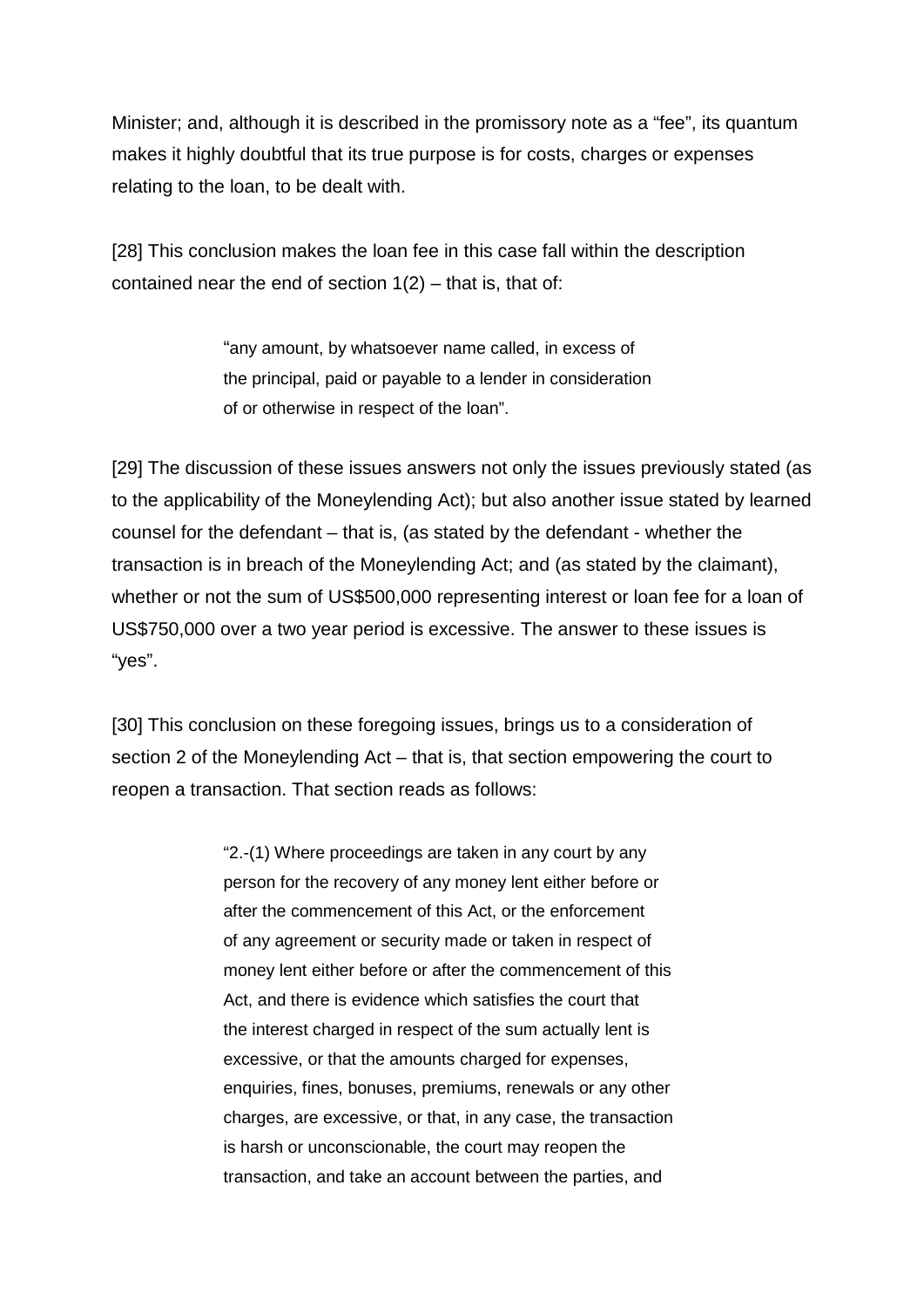shall, notwithstanding any statement or settlement of account, or any note, security or agreement purporting to close previous dealings and create a new obligation, reopen any account already taken between them, and relieve the person sued from payment of any sum in excess of the sum adjudged by the court to be fairly chargeable and due in respect of such principal, interest and charges, as the court, having regard to the risk and all the circumstances, may adjudge to be reasonable; and if any such excess has been paid, or allowed in account, by the debtor, may order the creditor to repay it; and shall set aside, either wholly or in part, or revise, or alter any security given, or agreement made in respect of money lent, and if the lender has parted with the security, may order him to indemnify the borrower or other person who gave such security."

[31] As previously discussed, because of the orders made in this matter by D, McIntosh, J, the court is not at liberty to reopen the transaction in its entirety or to make any order affecting the principal sum. Any action on its part must relate solely to the rate of interest. This takes us to the final issue: that is, what rate of interest should the court substitute for the loan fees that the court finds to be usurious?

#### The Appropriate Rate of Interest

[32] In seeking to find the answer to this question, the court was greatly assisted by the cases cited. Several of them were cited; but for convenience only two of them will be considered – the principles that they discuss amounting, more or less, to a common theme in all.

[33] One of the cases is that of Brooks, J (as he then was). It is **Dorrell Smith v Linnett May Chin** – Suit No. S 222 of 2000. In that case Brooks, J had the task of deciding, as the sole issue, the rate of interest that would be payable on unpaid money in a contract for the sale of land. The learned judge reviewed a number of authorities, including **Noel Sale v Sonia Allen** – Suit No. CL S 139 of 1981, delivered on June 30, 1989; and **Peter Williams and others v United General Insurance Company Limited** – SCCA No. 82 of 1997, delivered November 30,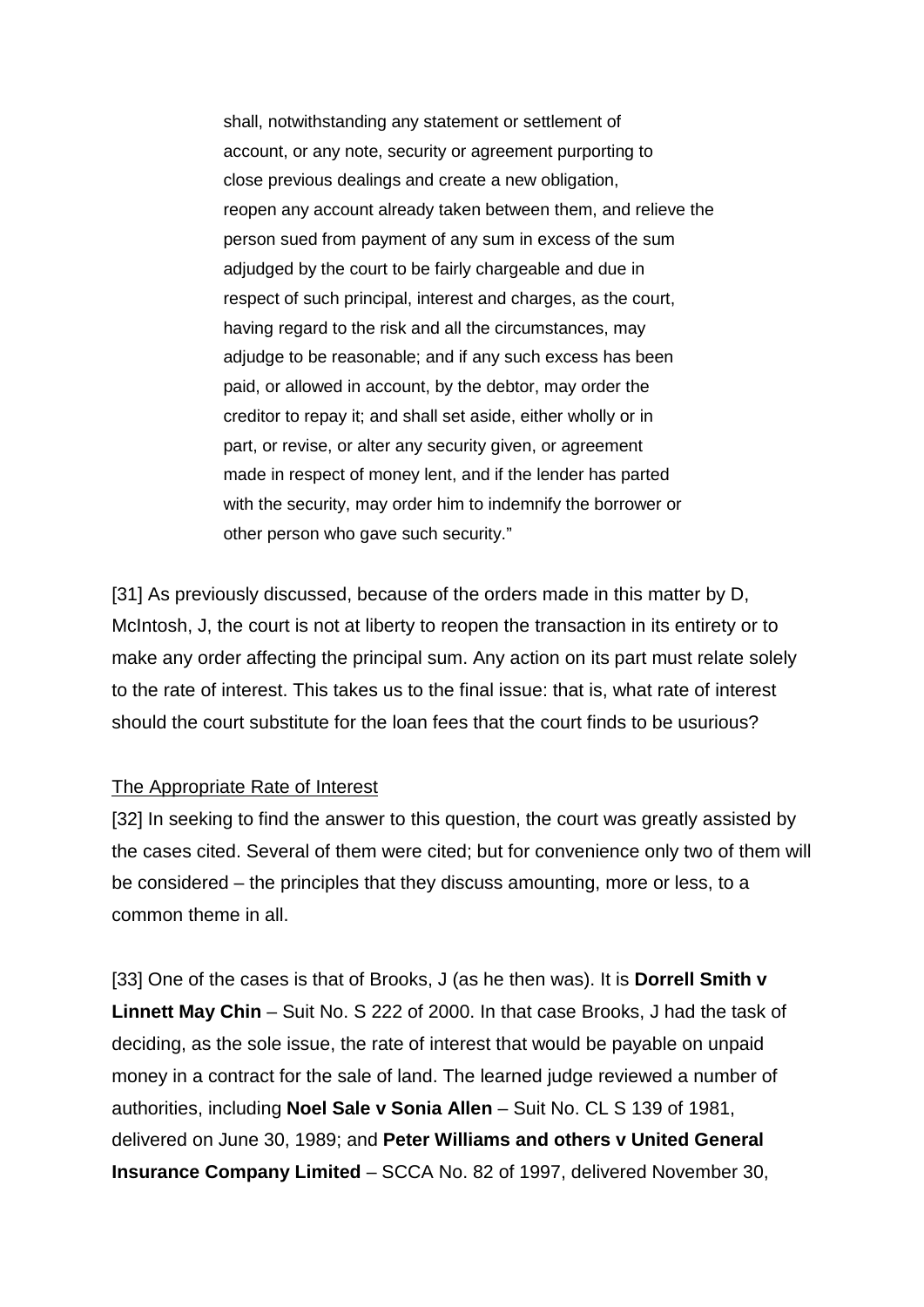1998; and **British Caribbean Insurance Company Limited v Perrier** (1996) 33 JLR 119.

[34] Having reviewed the authorities, Brooks, J concluded:

"Based on the more modern decisions, and despite **Esdaile v Stephenson**, I find that the court may properly apply a rate other than the equitable rate of 4%, even if the parties have not agreed on a specific rate. That is, provided that evidence is supplied to the court to support such other rate."

[35] The learned judge at the end of the day applied the rate of 21%, that being the rate that he found was contemplated by the parties in the agreement and the mortgage instrument prepared pursuant thereto.

[36] In the **Perrier** case, Carey, JA had to review the question of the appropriate rate of interest in commercial cases. At first instance, counsel had sought to have the court refer to and rely on contents of the Statistical Digest published by the Bank of Jamaica. Said Carey, JA on the point:

> "It seems to me clear that the rate awarded must be a realistic rate if the award is to serve its purpose. The judge, in my view, should be provided with evidence to enable him to make that realistic award…I can see no objection to documentary material being properly placed before the judge to enable him to ascertain and assess an appropriate award".

[37] Relying on these cases, learned counsel for the defendant has asked the court not to consider a rate of less than 9% per annum and submits that a rate of 13% per annum would be more appropriate. His basis for these submissions comes, in relation to the rate of 9%, on what he says is the evidence contained in the affidavit of the defendant filed March 27, 2012, that in order to have provided the claimant and Devon Evans with the sum of US\$750,000, he was forced to surrender bonds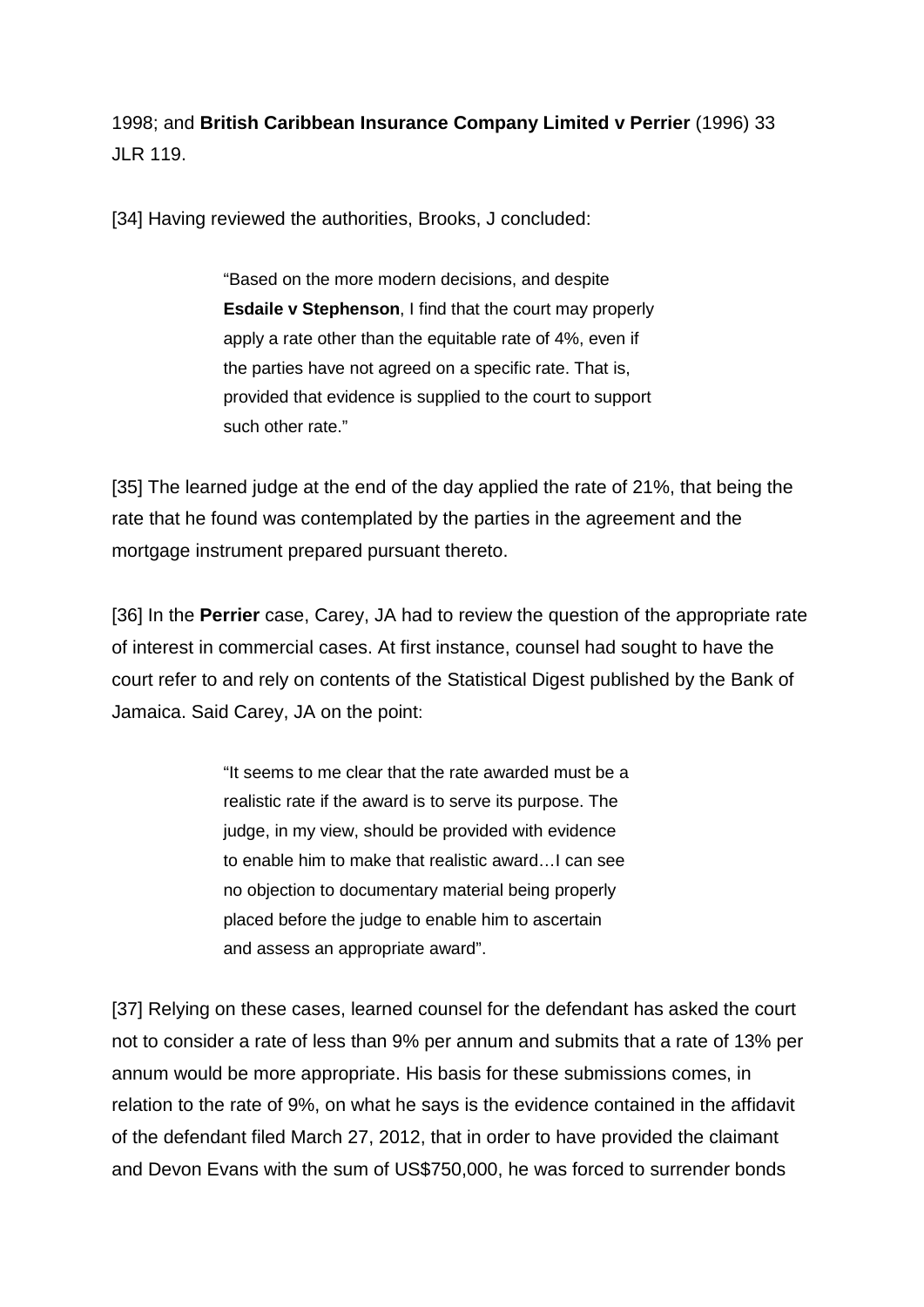that were then yielding him interest at the rate of 9% per annum. In relation to the rate of 13%, he submits that evidence in relation to this rate is to be found in paragraph 23 of the said affidavit in which the defendant states that the rate at which he would have been obliged to borrow the sum of US\$750,000 was 13%. This evidence is unchallenged, it is submitted. It is also submitted that this is evidence of the type discussed in the **Perrier** case.

[38] Further, it is submitted that the case of **Estate Imorette Palmer (deceased) v Cornerstone Investments and Finance Company Limited** – Privy Council Appeal No. 23 of 2006, delivered on July 16, 2007- is not applicable to this case. On the other hand, it was submitted on behalf of the claimant that the **Palmer** case does in fact apply and ought to be followed by this court in reopening the transaction and retransferring the security for the loan to the claimant.

[39] The **Palmer** case was one concerning a moneylending transaction that revolved around sections 2(1); 8 and 13(1) (i) of the Act. There were three issues that fell for the Board's consideration. These were: (i) whether the Moneylending Act applied to the transaction; (the Board found that it did); (ii) what (if the Act applied) would be the effect of the Act on the moneylending transaction and the mortgage and guarantee security given by the appellant in support of it. (The Board held that the mortgage and guarantee were unenforceable). (iii) Whether the statutory jurisdiction to give relief to the moneylender should be exercised, if the security documents were found to be unenforceable. (The Board concluded that it should not restore the appellants' liability under the guarantee and mortgage).

[40] As previously observed, the remit of this court in resolving the issues that are to be determined in the instant case has been restricted by the order or D. McIntosh, J. Its remit, therefore, is not as wide as that of the Board in the **Palmer** case. So, that, whilst the **Palmer** case is helpful and instructive generally in relation to issues that fall for determination under the Moneylending Act, its applicability to this particular case is limited by virtue of the order of D. McIntosh, J; as well as by the different factual circumstances of the two cases.